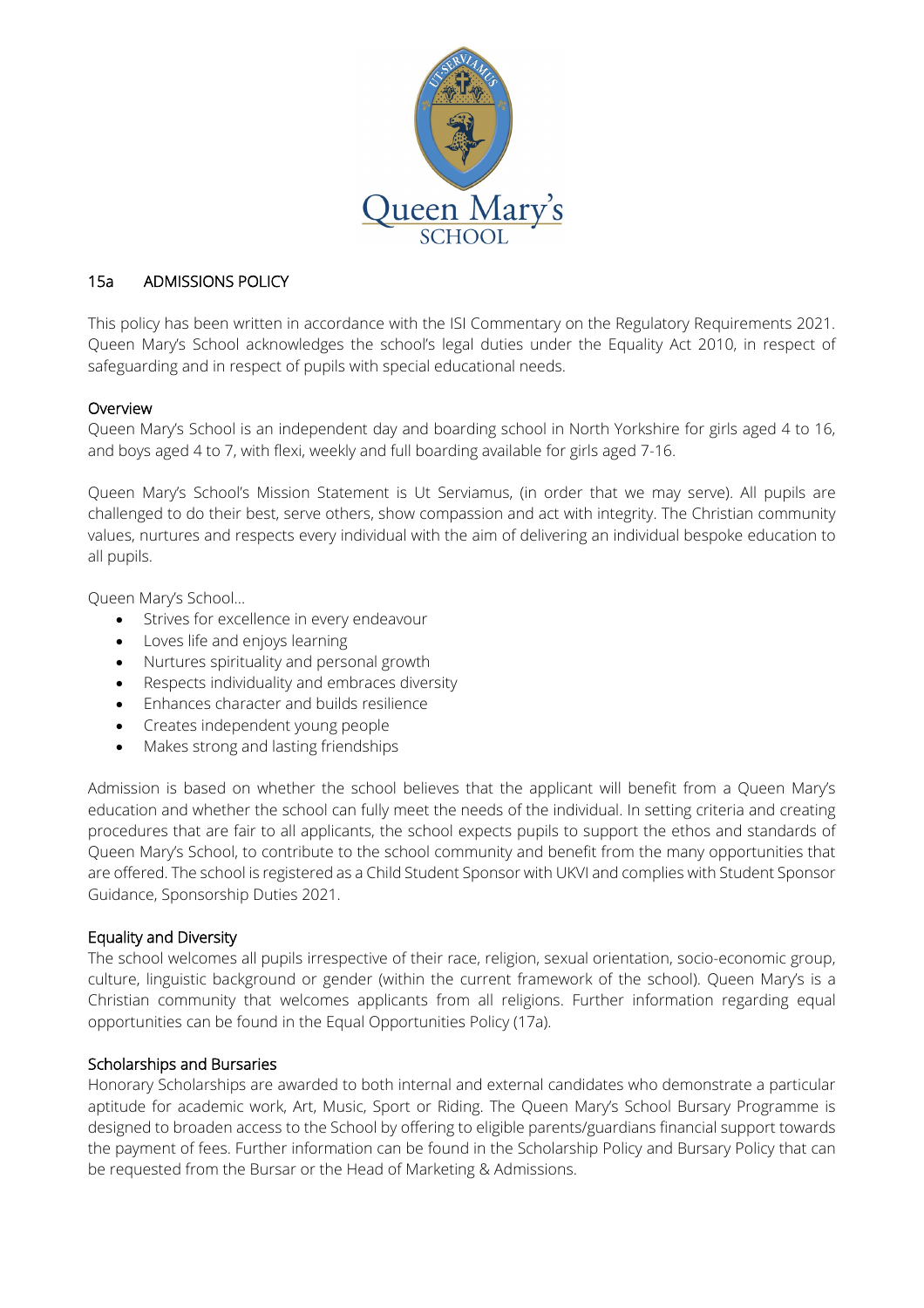## Prearranged Fee Remissions

The school offers 10% sibling discount and 10% MOD and clergy remission from the annual basic school fees detailed on the website.

## Special Educational Needs, Disability and Accessibility

Queen Mary's School is inclusive and welcomes applicants with special educational needs and disabilities. Please see the Support for Learning Department Special Educational Needs and Disabilities (SEND) Policy (3b) for further information.

It is essential that parents/guardians of applicants inform the school on the Registration Form (Appendix A) of any known disabilities, special educational or behavioural needs that could prevent the applicant taking full advantage of a Queen Mary's education. During the registration process parents are also required to submit any relevant reports from Educational Psychologists or medical professionals confidentially to the School Nurse in a sealed envelope. Due consideration by appropriate parties will be given as to whether Queen Mary's School can meet the needs of the individual. The school will act with integrity and complies with its responsibilities under the Equality Act 2010 and welcomes anyone that, with reasonable adjustments, it can adequately accommodate.

### The Admissions Process

- All enquiries are handled by the Admissions Office (01845 575040, [admissions@queenmarys.org\)](mailto:admissions@queenmarys.org).
- Where possible the Admissions Team will contact the parent/guardian by telephone.
- Information requested is sent digitally or by post as quickly as possible and all personal data is held following the school's Privacy Policy.
- Visits to the school are strongly recommended and therefore the school hosts regular Open Days throughout the year and offers individual visits at parents/guardians' earliest convenience. Details of Open Days are published on the website. Online visits can be arranged.
- Completion of a Pupil Registration Form (Appendix A) and payment of the Registration Fee.
- Offers are made based on the specific Pre-Prep, Prep and Senior School processes (detailed below)
- Places are confirmed upon payment of the deposit and signing of the parent/guardian contract.
- Applicants are asked for verification of their identity using a passport and/or birth certificate.
- International prospective pupils requiring sponsorship are referred to our immigration lawyers to go through the visa process. A Compliance Management Fee is charged for all sponsored students.

Parents/guardians with a child in education at another school are asked to discuss the possible transfer with the Head of that school.

The school acts in accordance with the Education (Pupil Registration) (England) Regulations 2006, the DfE Guidance, Children Missing Education (Sept 2016) and the ISI Commentary on the Regulatory Requirements 2020. Queen Mary's School maintains an Admissions Register and is required to share information with North Yorkshire County Council and other relevant local authorities (where possible) at non-standard transitions, when admitting an applicant who is joining after the beginning of the school's first year or leaving before completing the school's final year. North Yorkshire County Council has also asked the school to share details at standard transitions and to provide nil returns each month if no activity has taken place within the month. Data is collected using the Pupil Registration Form (Appendix A) and where reasonably possible the Leaver Form (Appendix B).

In the case of over-subscription, the school will follow the Admissions criteria below:

- Siblings
- Boarders
- The date of registration.

# Application for a Place in Pre-Prep and Prep School (Reception to Year 6)

The main point of entry into Queen Mary's Pre-Prep and Prep School is in September, although the school accepts applications for entry at other times, subject to availability.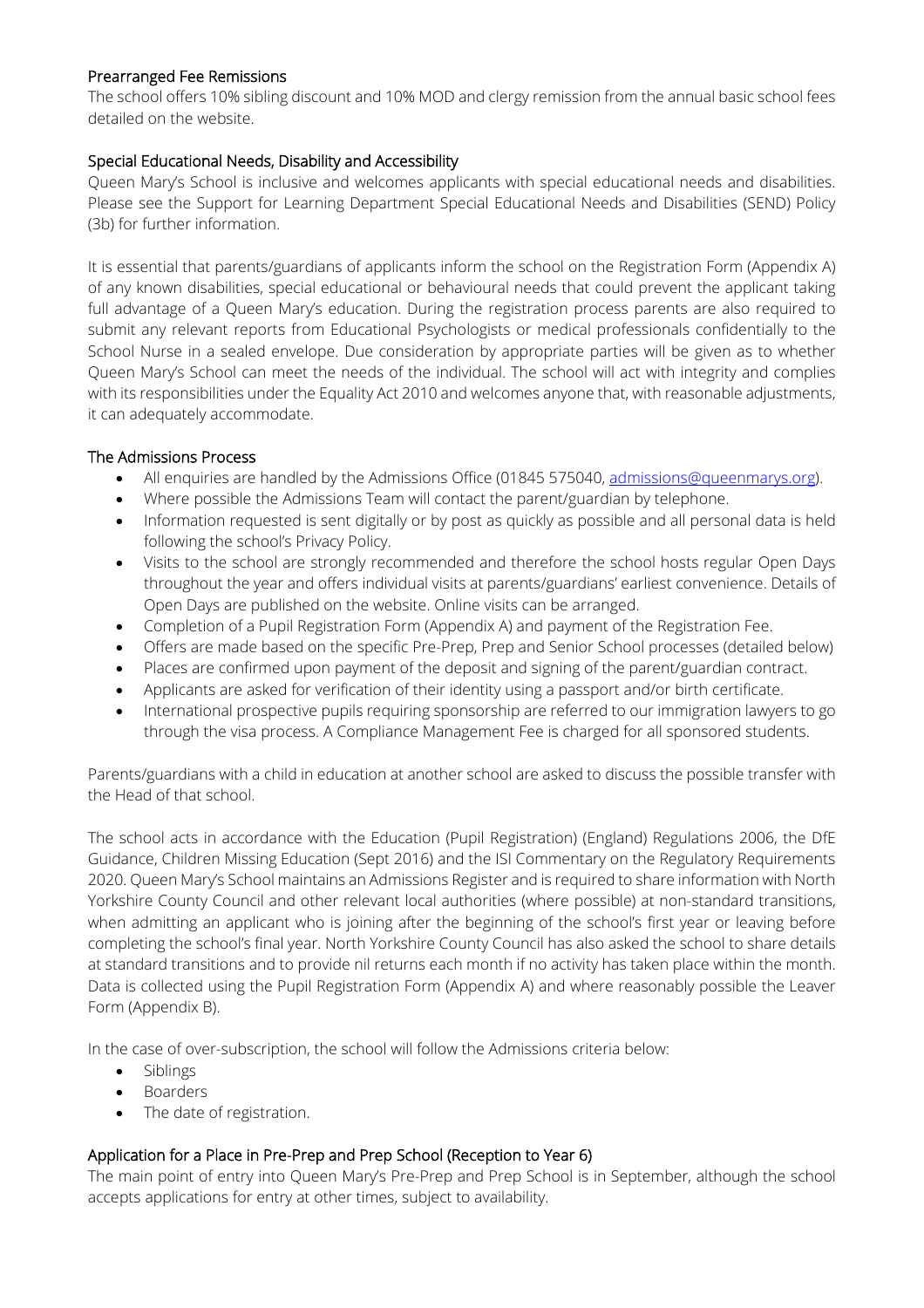For applicants wishing to be considered for admission, following registration, a Taster Day (including an overnight stay for potential boarders) with the year group they would like to join is recommended. During this visit an informal observation is undertaken to ensure that Queen Mary's School can fully meet the applicant's needs. For applicants who may need to access any special educational needs provision, the Support for Learning Department will assess the applicant's numeracy and literacy during an informal oneto-one assessment. This assessment will aim to gain an understanding of the levels at which the applicant is working and to diagnose whether extra support or formal assessment is necessary. No preparation is required prior to this assessment. Reports will also be requested and applicants will meet with Queen Mary's Head and where appropriate other staff.

Due to the COVID-19 pandemic, the school is following Government guidance and making changes to the admissions process where necessary. Please contact [admissions@queenmarys.org](mailto:admissions@queenmarys.org) for further information.

All pupils confirmed for September admission will be invited to the New Pupils' Day at Queen Mary's School in the June, prior to entry.

### Application for a Place in the Senior School (Year 7 to Year 11)

The main point of entry into Queen Mary's Senior School is in September for 11+ and 13+, although the school accepts applications for other year groups and applications for entry at other times, subject to availability.

For applicants wishing to be considered for admission, following registration, a Taster Day (including an overnight stay for potential boarders) with the year group they would like to join is strongly recommended.

Applicants are invited to attend Assessment and Taster Day in Spring Term where, in line with Queen Mary's culture, high expectations and nurturing ethos, the school takes a holistic approach with exciting activities alongside written assessment. Where the Admissions process does not allow for a Spring Term assessment, applicants are able to undertake an assessment during their Taster Day. Pupils with special educational needs are offered a one-to-one appraisal with Queen Mary's Support for Learning Department. No preparation is required prior to any assessment. Reports will also be requested and applicants will meet with Queen Mary's Head and where appropriate other staff.

Due to the COVID-19 pandemic, the school is following Government guidance and making changes to the admissions process where necessary. Please contact [admissions@queenmarys.org](mailto:admissions@queenmarys.org) for further information.

All pupils confirmed for September admission will be invited to the New Pupils' Day at Queen Mary's in the June prior to starting.

### **Complaints**

Parents/guardians or applicants who have a grievance or complaint in relation to the Admissions process may use the school's complaints procedure detailed in the Complaints Policy (33a) available on the school website.

### Misbehaviour and Exclusions

Information can be found in the Behaviour Management Policy (9a).

Mrs J Hirst Head of Marketing & Admissions

Reviewed: April 2022 Next review date: April 2023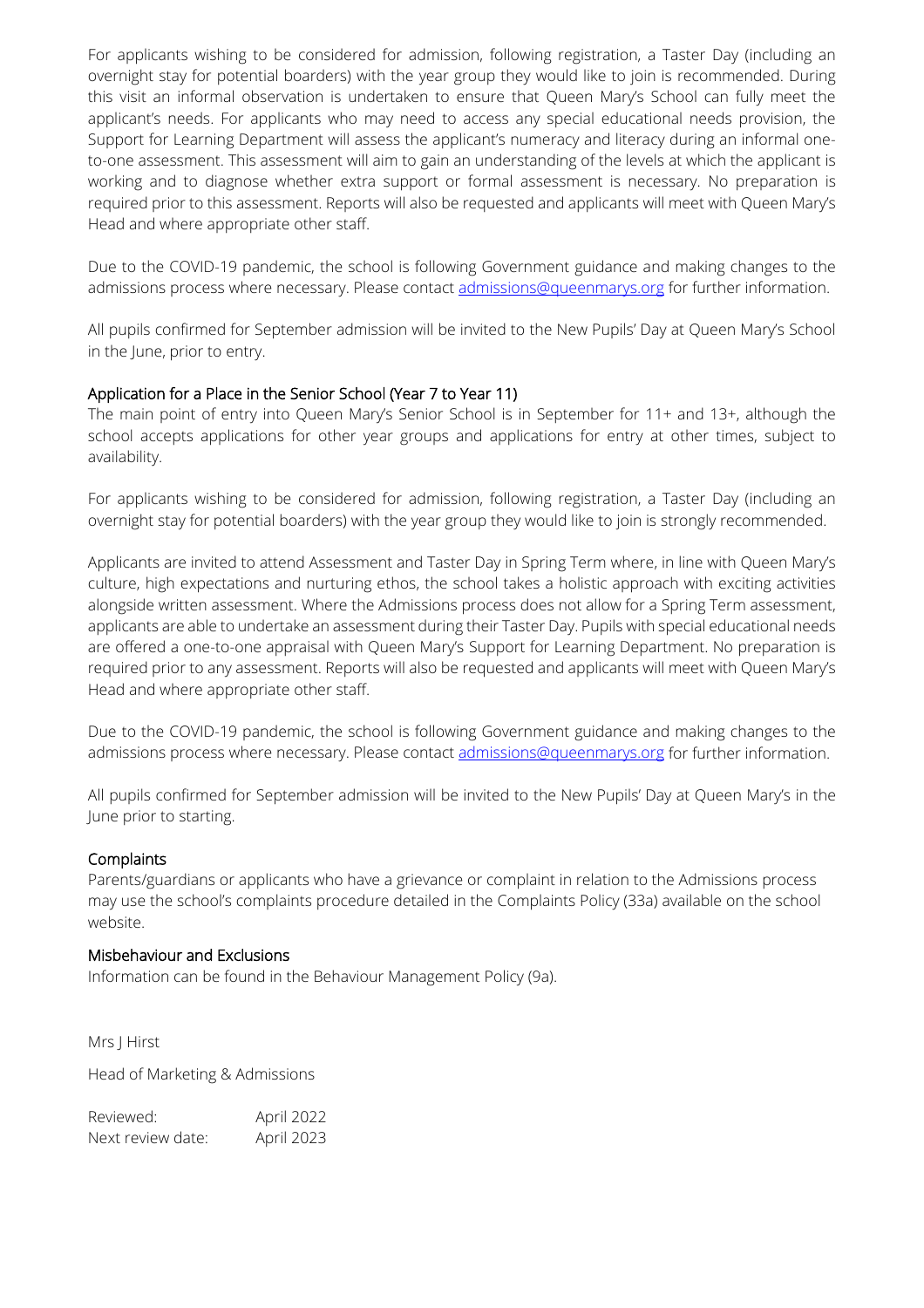

# PUPIL REGISTRATION FORM – CONFIDENTIAL

To be completed by all persons with parental responsibility<sup>[1](#page-3-0)</sup> for the child PLEASE USE BLOCK CAPITALS

YOUR CHILD

| Surname of child:                                                                        |                                         |                               |
|------------------------------------------------------------------------------------------|-----------------------------------------|-------------------------------|
| First name(s) [in full]:                                                                 |                                         |                               |
| Preferred name:                                                                          |                                         |                               |
| Birth sex:                                                                               | Boy:                                    | Girl:                         |
| Date of birth:                                                                           |                                         |                               |
| Nationality:                                                                             | British:                                |                               |
|                                                                                          | Other European:<br>(please specify)     |                               |
|                                                                                          | Other non-European:<br>(please specify) |                               |
| Registration for:                                                                        | Day:                                    | Boarding: (flexi/weekly/full) |
| Agent:                                                                                   | (If applicable)                         |                               |
| Proposed date of<br>admission:                                                           | Term and year of entry:                 | Year Group:                   |
| Is English your child's first language?<br>(If not, please state his/her first language) |                                         |                               |

Please state name and address of the present school or educational institution (with date of entry): Name of Head (or equivalent):

Please mention here the names of any family attending the School, registered for entry, or with any other connection with the School:

<span id="page-3-0"></span> <sup>1</sup> Parental responsibility is defined in the Children Act 1989 as "*all rights, duties, powers and responsibilities and authority which by law* a parent *of a child has in relation to the child and his or her property*". It equates to legal responsibility for the child. If you have any doubts about whether you do or do not have parental responsibility for the child you may wish to seek legal advice.

Head: Mrs Carole Cameron Chairman of Governors: Mr Thomas Fielden **Chairman Communisty Communisty** Communisty Communisty Communisty Communisty Communisty Communisty Communisty Communisty Communisty Communisty Communisty Co Correspondence to the Head and Chairman of Governors can be sent to: *Date admission shared with* Queen Mary's School, Baldersby Park, Topcliffe, Thirsk, North Yorkshire, YO7 3BZ. *local authority* 01845 575040, [admissions@queenmarys.org](mailto:admissions@queenmarys.org) ………………………………………………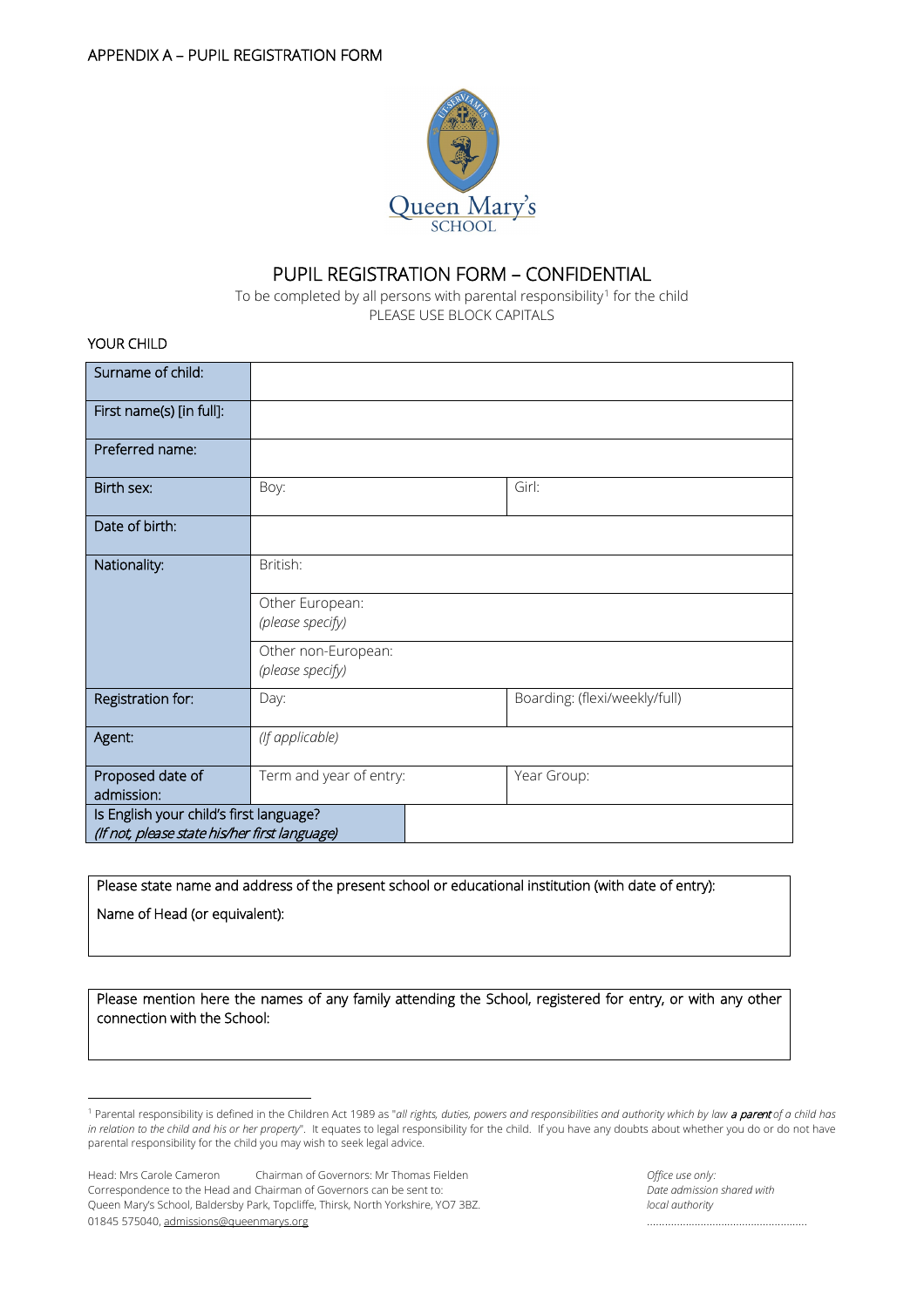### PARENTS/GUARDIANS' DETAILS

Please ensure more than one emergency telephone number is included and circle parent/s that the child normally lives with.

| Relationship to child:                                                                                             | Father* |  | Mother* |  |
|--------------------------------------------------------------------------------------------------------------------|---------|--|---------|--|
| Title:                                                                                                             |         |  |         |  |
| Full name:                                                                                                         |         |  |         |  |
| Full address:                                                                                                      |         |  |         |  |
|                                                                                                                    |         |  |         |  |
| Occupation:                                                                                                        |         |  |         |  |
| Company:                                                                                                           |         |  |         |  |
| Nationality:                                                                                                       |         |  |         |  |
| Home tel:                                                                                                          |         |  |         |  |
| Work tel:                                                                                                          |         |  |         |  |
| Mobile tel:                                                                                                        |         |  |         |  |
| E-mail address(es):                                                                                                |         |  |         |  |
| *If you have parental responsibility for the child in a capacity other than as a parent of the child, please state |         |  |         |  |

your relationship to the child here:

Are there any circumstances or conditions including any known special educational, disability or behavioural needs relating to your child of which the School should be aware may prevent the child taking full advantage of a Queen Mary's education? Please tick as appropriate:

| <b>ADHD</b>        | Allergies<br>(please specify below) | Asperger Syndrome               |  |
|--------------------|-------------------------------------|---------------------------------|--|
| Autism             | Dyslexia                            | Dyspraxia                       |  |
| Hearing impairment | Visual impairment                   | Other<br>(please specify below) |  |

If applicable, please enclose the relevant Education Psychologist's, medical, special needs or other reports in a sealed envelope marked 'confidential' for the attention of the School Nurse. Envelopes available from the Admissions Office.

Are there any special arrangements that your child may require for assessments?

#### Do you wish to apply for Bursary Assistance towards the fees?

Bursary assistance may be offered, subject to confirmation of financial status, and is subject to review. Details of arrangements for Bursaries and application forms can be requested from the Bursar.

### Do you wish to apply for an Academic/Music/Sport/Art/Riding Scholarship or Senior Choristership?

Honorary Scholarships are available at 11+, 12+ and 13+. Details of the arrangements for assessment of scholarships will be sent to everyone who expresses an interest. Scholarships are awarded in recognition of excellence in a subject, not for financial support. Applicants are welcome to apply for a bursary and scholarships.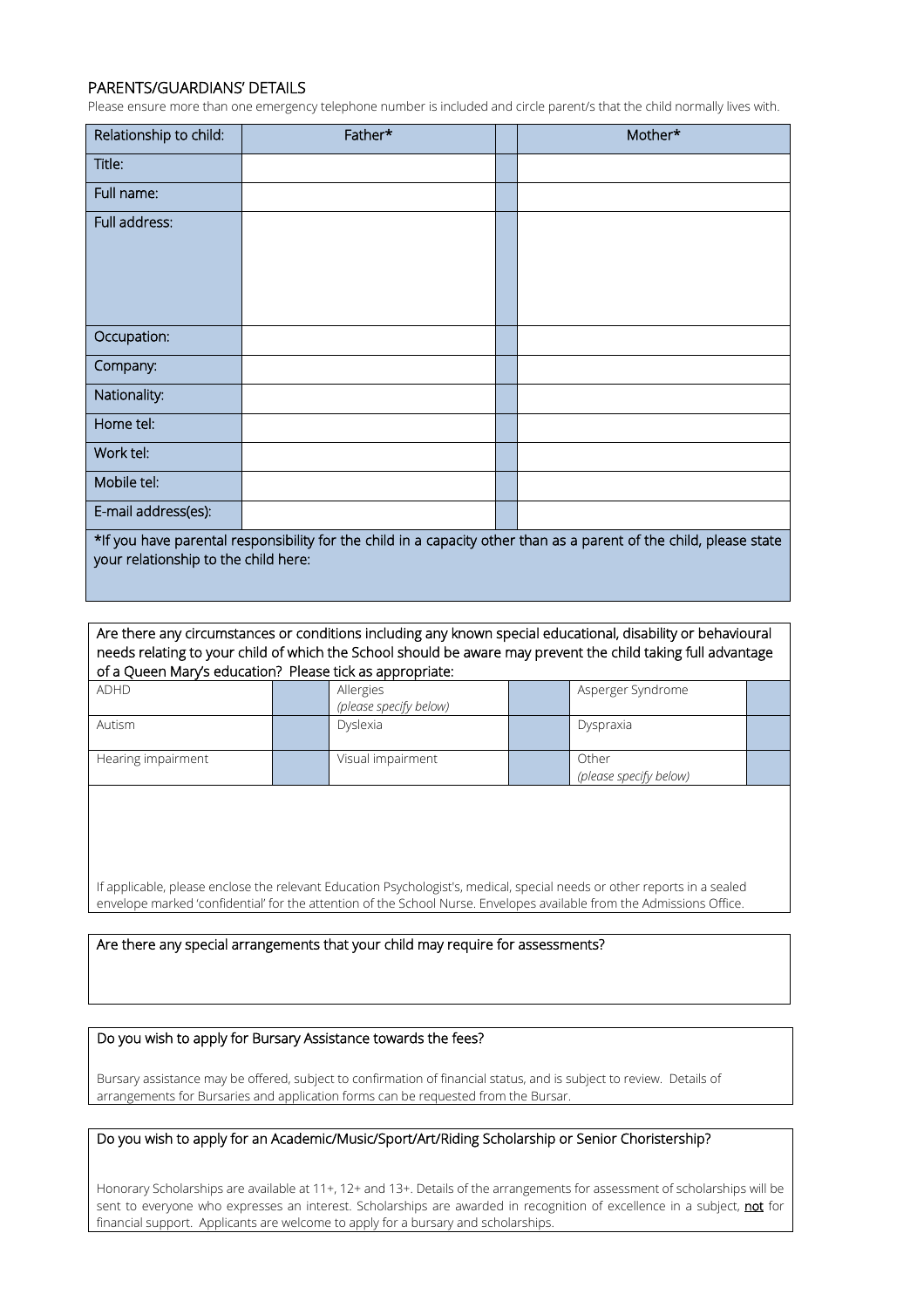### DECLARATION

We (as the holders of parental responsibility for him/her) request that the name of the above-named child be registered as a prospective pupil of the School and we enclose payment for the non-refundable Registration Fee of £100 for British citizens and £150 for International prospective pupils.

Cheques should be payable to "Queen Mary's School" or payment made by electronic transfer to:

Account Name: Queen Mary's School Bank: Lloyds Sort Code: 30-96-15 IBAN: GB11LOYD30961502278642 Account Number: 02278642 BIC: LOYDGB21211 Reference: Pupil Name

By signing this Registration Form we understand, accept and agree that:

- 1. I certify that the information submitted on this Registration Form is true and correct to the best of my knowledge. I further understand that any false or withheld statements may result in denial or revocation of a place;
- 2. registration of our child as a prospective pupil does not secure our child a place at the School but does ensure that our child will be considered to become a pupil at the School;
- 3. if our child is offered a place at the School, such an offer will be subject to the School's terms and conditions for the provision of educational services<sup>2</sup>, which will bind us (as the holders of parental responsibility for him/her) in the event (and from the moment) that we accept the place;
- 4. if applicable, the School may request from our child's present school or educational institution: (a) information and a reference in respect of our child; and/or (b) information about any outstanding fees and/or supplemental charges;
- 5. the School may, with reference to one or both of us: (i) undertake a credit check with a credit reference agency; and/or (ii) require you to provide the Bursar with a bank reference and/or an up-to-date credit report (including a credit score); and
- 6. the School may process any personal data about us (or either of us) and our child, including sensitive personal data about our child (such as medical details), for the purposes of:
	- (i) administering its list of prospective pupils;
	- (ii) its registration, selection and/or admission procedures, including as set out above; and
	- (iii) communicating with the parents of prospective pupils about the School and generally managing relationships between the School and its prospective pupils.

| Signed by:              | Signed by:              |
|-------------------------|-------------------------|
|                         |                         |
| (signature)             | (signature)             |
|                         |                         |
| (print name)            | (print name)            |
|                         |                         |
| (date)                  | (date)                  |
|                         |                         |
| (relationship to child) | (relationship to child) |

### Please return this completed form to: Admissions, Queen Mary's School, Baldersby Park, Topcliffe, Thirsk, North Yorkshire, YO7 3BZ.

<span id="page-5-0"></span> <sup>2</sup> A copy of the current terms and conditions (known as the School's parent contract) is available for your information upon request at any time, but please note that the version of the parent contract supplied may be subject to change prior to the point in time when a place at the School for your child may be offered.